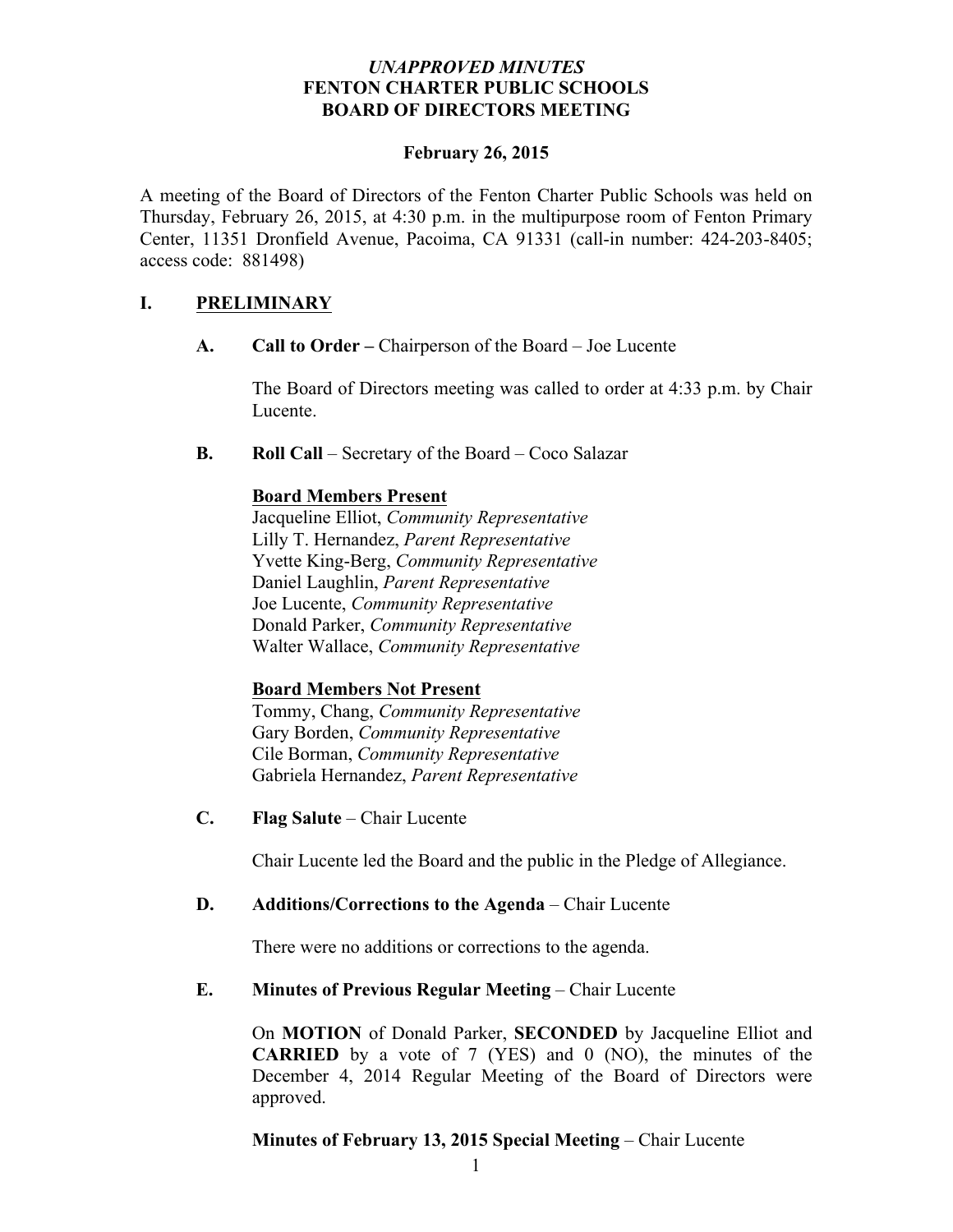On **MOTION** of Jacqueline Elliot, **SECONDED** by Donald Parker and **CARRIED** by a vote of 7 (YES) and 0 (NO), the minutes of the February 13, 2015 Special Meeting of the Board of Directors were approved.

## **II. COMMUNICATIONS**

#### **A. Presentations from the Public** – Chair Lucente

There were no presentations from the public.

#### **B. Committee/Council Reports**

Minutes of all meetings held by any committee and/or council were sent to the Board Members prior to this meeting.

There were no further reports by committees/councils.

#### **C. Treasurer/CFO's Report**

Kristin Dietz, Vice President of EdTec, and Treasurer and CFO of the FCPS, presented monthly, profit and loss statements, revenue, expenditures and a year-to-date projection for the Fenton Charter Public Schools.

#### **D. Directors' Reports**

Fenton Avenue Charter School (FACS) – Stacy Carroll Hutter, Director, reported.

Fenton Primary Center (FPC) – Richard Parra, Director, reported.

Santa Monica Boulevard Community Charter School (SMBCCS) – Dr. David Riddick, Director, reported.

Fenton Charter Leadership Academy: Center for Social and Emotional Learning (FCLA) – Lee Melo, Director, reported.

Fenton STEM Academy: Elementary Center for Science, Technology, Engineering and Mathematics (STEM) – Jennifer Miller, Director, reported.

#### **E. Executive Director's Report**

Fenton Charter Public Schools (FCPS) – Irene Sumida, Executive Director, reported.

#### **III. CONSENT AGENDA ITEMS**

**A. Recommendation to approve the appointment of Wendy Kaufman as Administrative Coordinator of Instruction and Cary Rabinowitz as**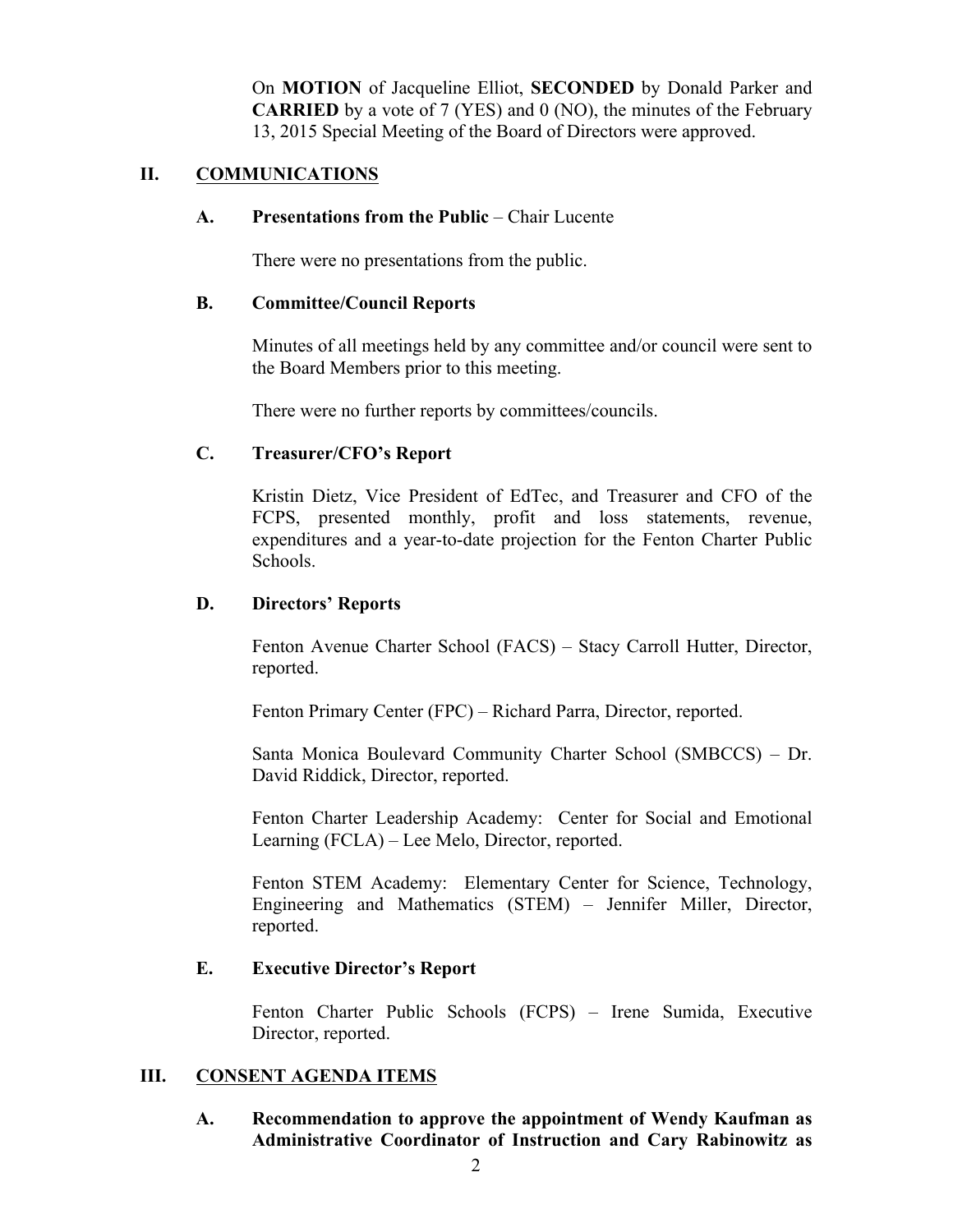**the Administrative Coordinator of Operations at Santa Monica Boulevard Community Charter School effective as of January 1, 2015**

- **B. Recommendation to approve hiring of Taylor Becker to assume the fourth grade teaching position vacated by Wendy Kaufman at FACS effective as of January 12, 2015**
- **C. Recommendation to selection of Gaby Arroyo as Instructional Technology Coach, SMBCCS, effective July 1, 2015**
- **D. Recommendation to receive School Accountability Report Cards (SARC) for Fenton Primary Center, Fenton Avenue Charter School and Santa Monica Boulevard Community Charter School**
- **E. Recommendation to approve selection of Sheila Guzman for position of Nurse's Assistant at FACS effective February 5, 2015**
- **F. Recommendation to approve selection of Amy Salazar for position of Office Assistant at FACS effective July 1, 2015**
- **G. Recommendation to approve FCPS 2015-2016 Instructional Calendar**

On **MOTION** of Yvette King-Berg, **SECONDED** by Jacqueline Elliot and **CARRIED** by a vote of 7 (YES) and 0 (NO), the consent calendar was approved.

#### **IV. ITEMS SCHEDULED FOR ACTION**

## **A. Recommendation to approve revision of Procurement and Purchasing Policy**

On **MOTION** of Jacqueline Elliot, **SECONDED** by Donald Parker and **CARRIED** by a vote of 7 (YES) and 0 (NO), the recommendation to approve the Revised Procurement and Purchasing Policy was approved.

#### **B. Recommendation to approve revised General Accounting Policies and Procedures Manual**

On **MOTION** of Yvette King-Berg, **SECONDED** by Lilly T. Hernandez and **CARRIED** by a vote of 7 (YES) and 0 (NO), the recommendation to approve the Revised General Accounting Policies and Procedures Manual was approved.

## **C. Recommendation to approve the resolution to revise financial structure of the organization and consolidation of Employer Identification Numbers (EINs)**

On **MOTION** of Yvette King-Berg, **SECONDED** by Donald Parker and **CARRIED** by a vote of 7 (YES) and 0 (NO), the recommendation to